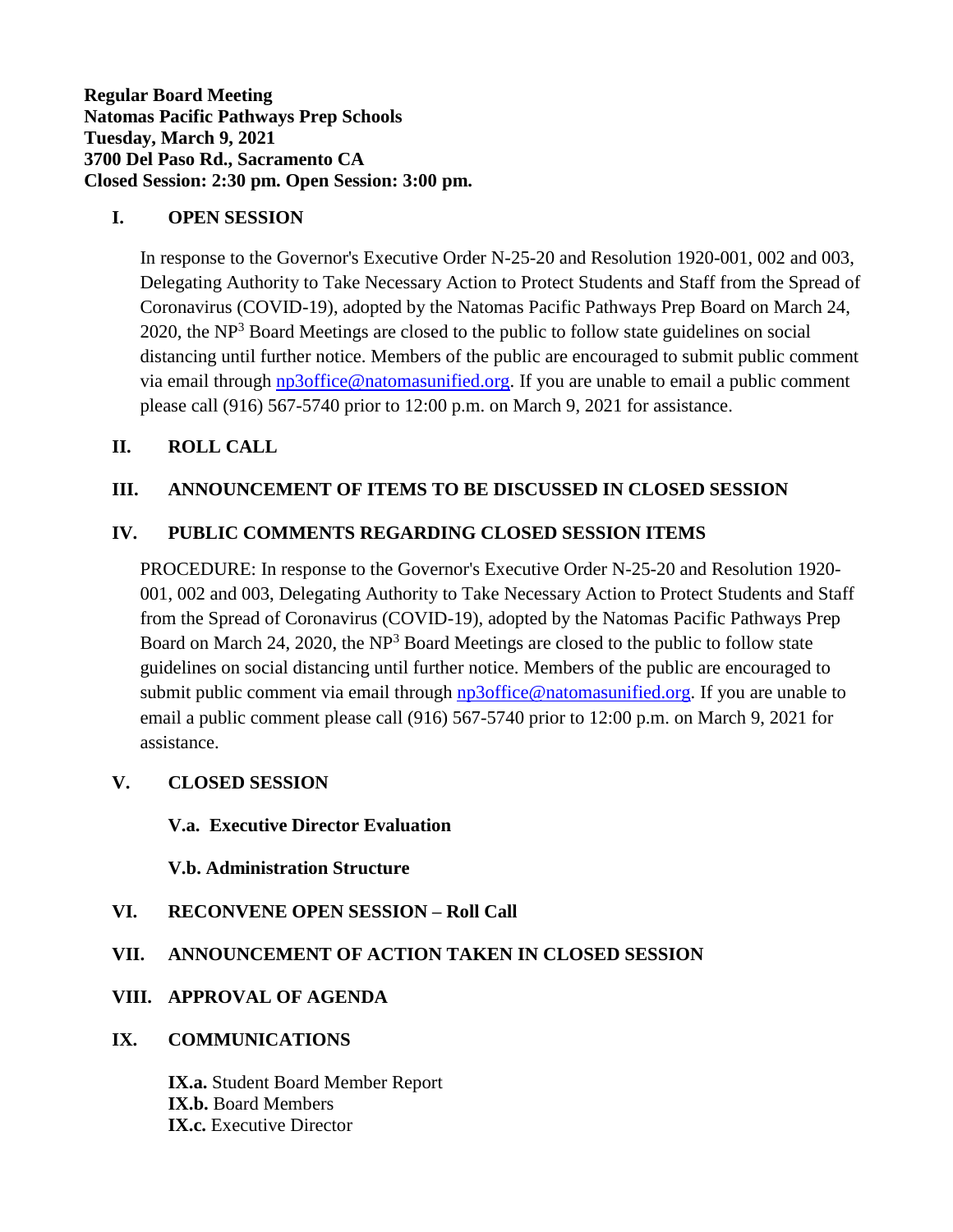# **X. PUBLIC COMMENT**

PROCEDURE: The Board welcomes the public's participation at Board Meetings and has devoted time in the meeting for that purpose. The Board requests that you fill out a Public Comment card and turn it in to the Board Secretary. Your name will be called under the appropriate agenda item or Public Comment section of the agenda. Presentations from the public are limited to two (2) minutes regarding any item that is within the Board's subject matter jurisdiction. The Board shall limit the total time for public input on each item to 20 minutes. Please note that Government Code Section 54954.2(a) limits the ability of Board Members to respond to public comments. In addition, the Board may not take action on any item which is not on this agenda except as authorized by Government Code 54954.2.

# **XI. Consent Items XI.a. Approve the January 19, 2021 Regular Board Meeting Minutes**

## **XII. PRESENTATION**

## **XII.a. Principal's Report**

**Speaker:** Tom Rutten

**Recommended Motion:** The Board is asked to receive the NP<sup>3</sup> Principal's Report as submitted.

### **XII.b**. **2020 – 21 Enrollment Update**

**Speaker:** Sharon Maccini, Deputy Director

**Recommended Motion:** The Board is asked to receive a presentation regarding 2021-22 enrollment projections and current 2020 – 21 enrollment.

#### **XII.c. Elementary Construction for Del Paso Campus**

**Speaker:** Tom Rutten

**Recommended Motion:** The Board is asked to receive information regarding new construction for the Elementary campus at the Del Paso Rd. site.

# **XIII. Action Item**

#### **XIII.a. Approve the Reopening Plan for NP<sup>3</sup> Elementary, Middle and High School**

**Speaker:** Tom Rutten

**Recommended Motion:** The Board is as to accept and approve the Reopening Plan for Natomas Pacific Pathways Prep Elementary, Middle and High School.

#### **XIII.b. Approve the 2021 Certificated Salary Schedule.**